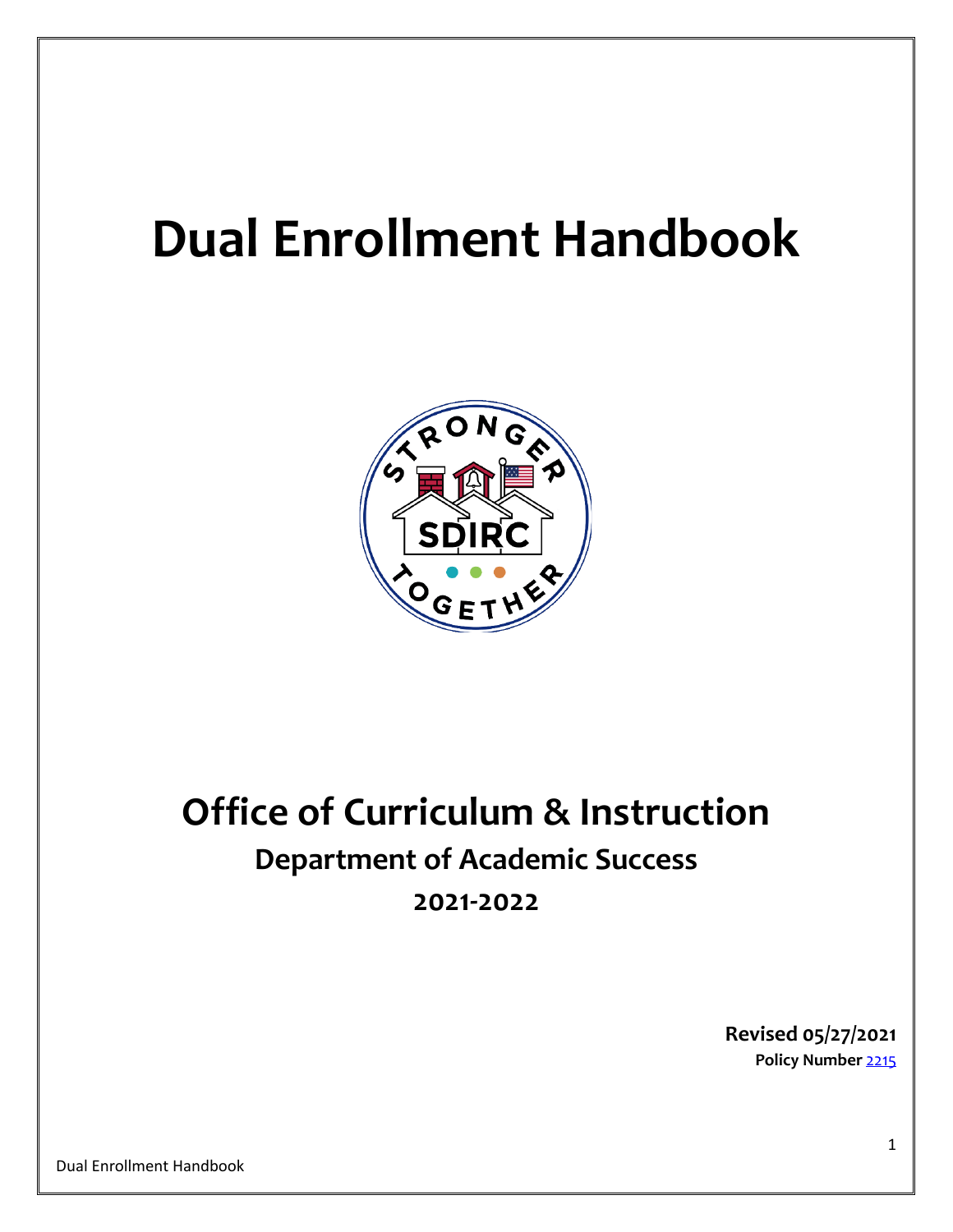### Table of Contents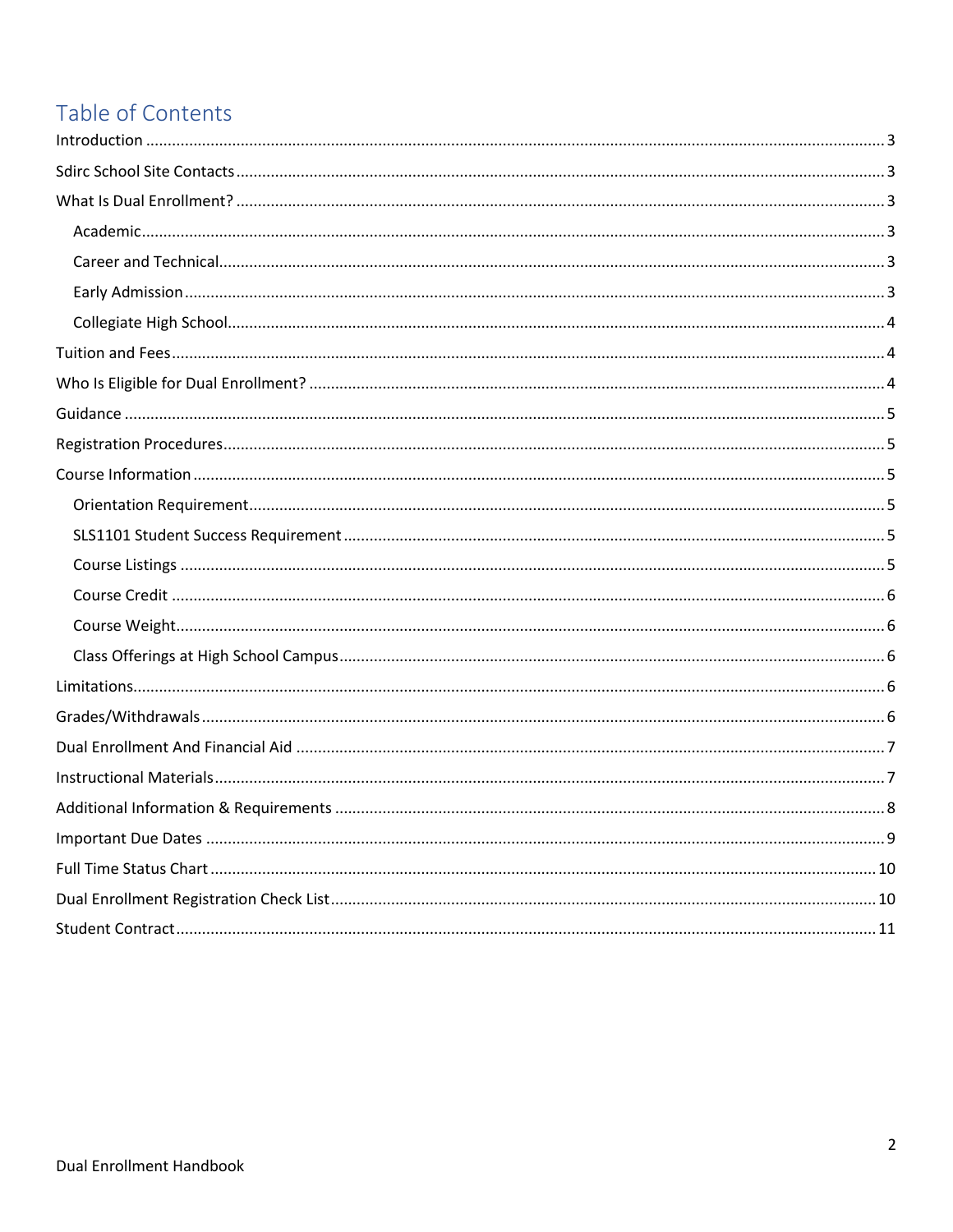### <span id="page-2-0"></span>Introduction

The purpose of this handbook is to provide information to students and parents about the Dual Enrollment/Early Admission/Collegiate High School program offered jointly under the Inter-Institutional Articulated Acceleration Agreements with the School District of Indian River County and Indian River State College.

#### <span id="page-2-1"></span>SDIRC School Site Contacts

**Sebastian River High School – Kim O'Keefe (772)-564-4274 Vero Beach High School – Jessica Wood (772) -564-5336 District Contact – Kelly Baysura (772)-564-3067**

### <span id="page-2-2"></span>What Is Dual Enrollment?

Dual enrollment is an acceleration program that allows students in grades 6-12 to take postsecondary coursework and simultaneously earn credit toward high school completion, a career certificate, an industry certification, or an associate degree. Dual enrollment is the enrollment of students in college level courses while still in high school, earning both high school and college credit. These courses will be a part of the student's high school and college record. Success is critical to maintain scholarships and financial aid after high school.

Dual enrollment courses may be offered at either the high school or at an IRSC campus.

#### <span id="page-2-3"></span>Academic

Students who have an unweighted high school GPA of 3.0 may simultaneously earn high school credit toward a high school diploma and college credit toward an Associate in Arts, Associate in Science/Applied Science degree or Technical Certificate through dual enrollment. Students may participate on a part-time or full-time basis. Per the Dual Enrollment Agreement with IRSC, students must have also completed 4 high school credits.

#### <span id="page-2-4"></span>Career and Technical

Students who have an unweighted high school GPA of 2.0 may simultaneously earn a high school diploma and a vocational career training certificate through vocational dual enrollment. Individual vocational courses that are not part of these programs of study are not eligible. The 2013 General Appropriations Act and Senate Bill 1076 require any vocational courses taken for dual enrollment purposes must apply towards one of the following industry certifications identified by the State Board of Education. See your IRSC advisor for details.

Students enrolled in other secondary Career and Technical Education (CTE) programs are advised to coordinate with their high school guidance counselor to explore opportunities for "Career Pathway" articulation.

#### <span id="page-2-5"></span>Early Admission

Early Admission is a form of dual enrollment in which eligible high school seniors enroll at IRSC on a fulltime basis in courses which can be applied toward both the high school diploma and the associate degree. These students must meet the academic and/or career and technical eligibility criteria for dual enrollment.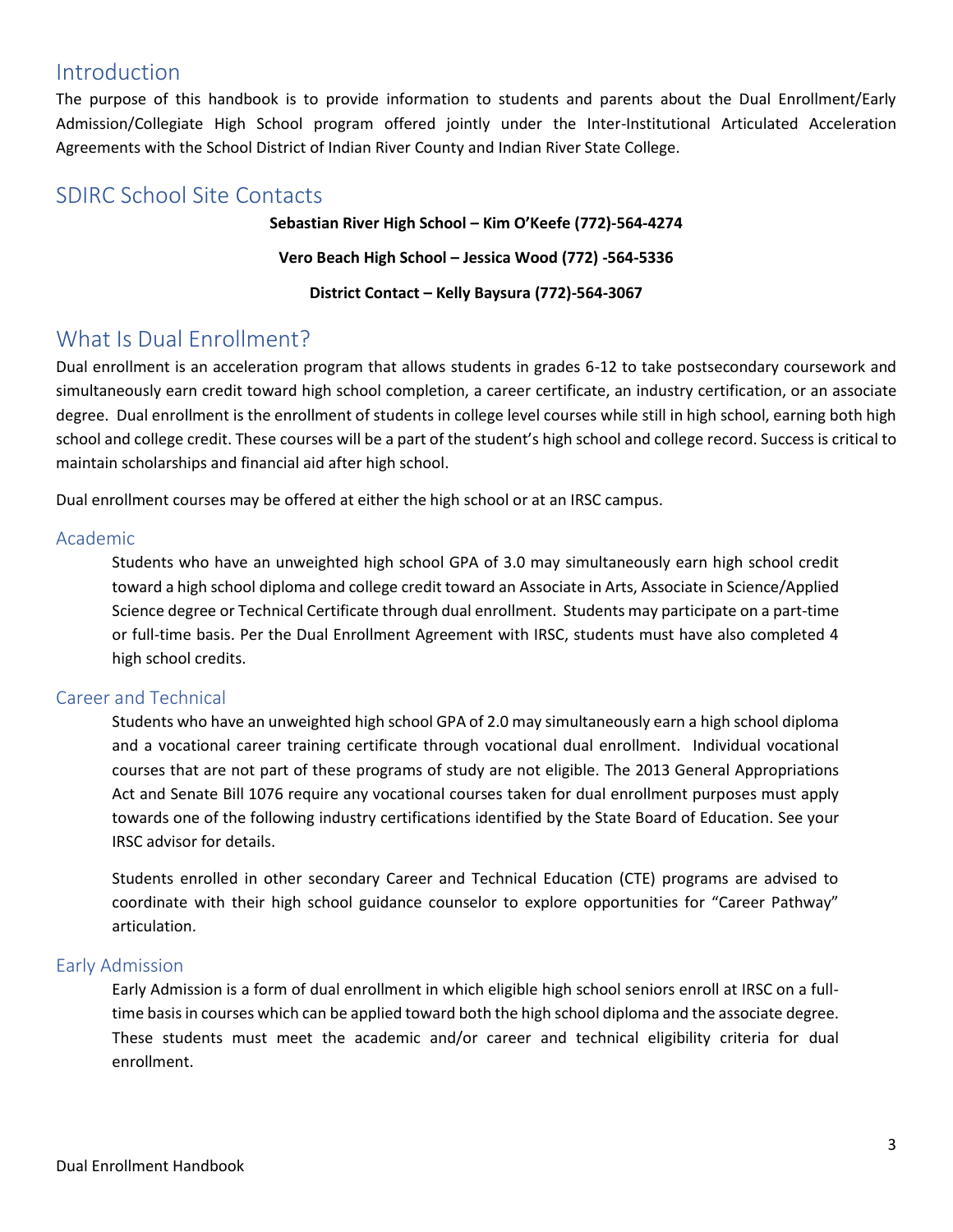#### <span id="page-3-0"></span>Collegiate High School

Collegiate High School programs must include an option for public school students in grades 11 or 12 participating in the dual enrollment program for at least one full school year. Eligibility requirements are:

- Earn a post-secondary CAPE Industry Certificate
- Complete 30 credit hours through dual enrollment

### <span id="page-3-1"></span>Tuition and Fees

Tuition and fees for dual enrollment courses are covered by the school district. Textbook and instructional materials assigned for use within the courses will be made available, free of charge, to all eligible students. However, if a student receives a grade of D, F, or W in an approved dual enrollment course they will be required to pay the full tuition and textbook fees if they elect to repeat the course in a subsequent semester.

### <span id="page-3-2"></span>Who Is Eligible for Dual Enrollment?

To be eligible for participation in the dual enrollment program, students must:

- 1. Have a 3.0 unweighted high school grade point average (GPA) based on four high school credits in order to enroll in college credit courses or a 2.0 unweighted high school GPA to enroll in career dual enrollment courses,
- 2. (Note: the PERT requirement has been waived by the Department of Education through December 31, 2020. See the Articulation Agreement for additional initial eligibility requirements The college may extend/modify as directed by the State of Florida).
- 3. For college credit courses, achieve a minimum score on the PERT, a common placement test pursuant to Rule 6A-14.064, Florida Administrative Code. Dual enrollment students must score at college level reading to participate in the Dual Enrollment Program. Students may substitute the appropriate scores from a state-approved standardized test (ex. Enhanced ACT or SAT) to qualify for specific college credit dual enrollment courses.
	- **i.** PERT College Credit Course Placement exams require the following:
		- A score of 103 or higher on the English subtest
		- A score of 106 or higher on the Reading subtest
		- A score of 114 or higher on the Math subtest
	- **ii.** SAT College Credit Course Placement exams taken after March 1, 2016, require the following:
		- A score of 25 or higher on the Writing & Language Subtest and a score of 24 or higher on the Reading subtest for College English Placement
		- A score of 24 or higher on the Math subtest for College Math Placement
	- **iii.** SAT College Credit Course Placement exams taken before March 1, 2016, require the following:
		- A score of 440 or higher on the Reading subtest for College English Placement.
		- A score of 440 or higher on the Math subtest for College Math Placement.
	- **iv.** ACT College Credit Course Placement exams require the following:
		- A score of 17 or higher on the English subtest and a score of 19 or higher on the Reading subtest for College English Placement.
		- A score of 19 or higher on the Math subtest for College Math Placement.
- 4. Complete dual enrollment application/permission forms with all appropriate signatures,
- 5. Complete course registration forms with all appropriate signatures,
- 6. Complete any applicable vocational assessment (i.e. TABE)
- 7. Meet any additional eligibility criteria specified by the postsecondary institution in the Dual Enrollment Articulation Agreement.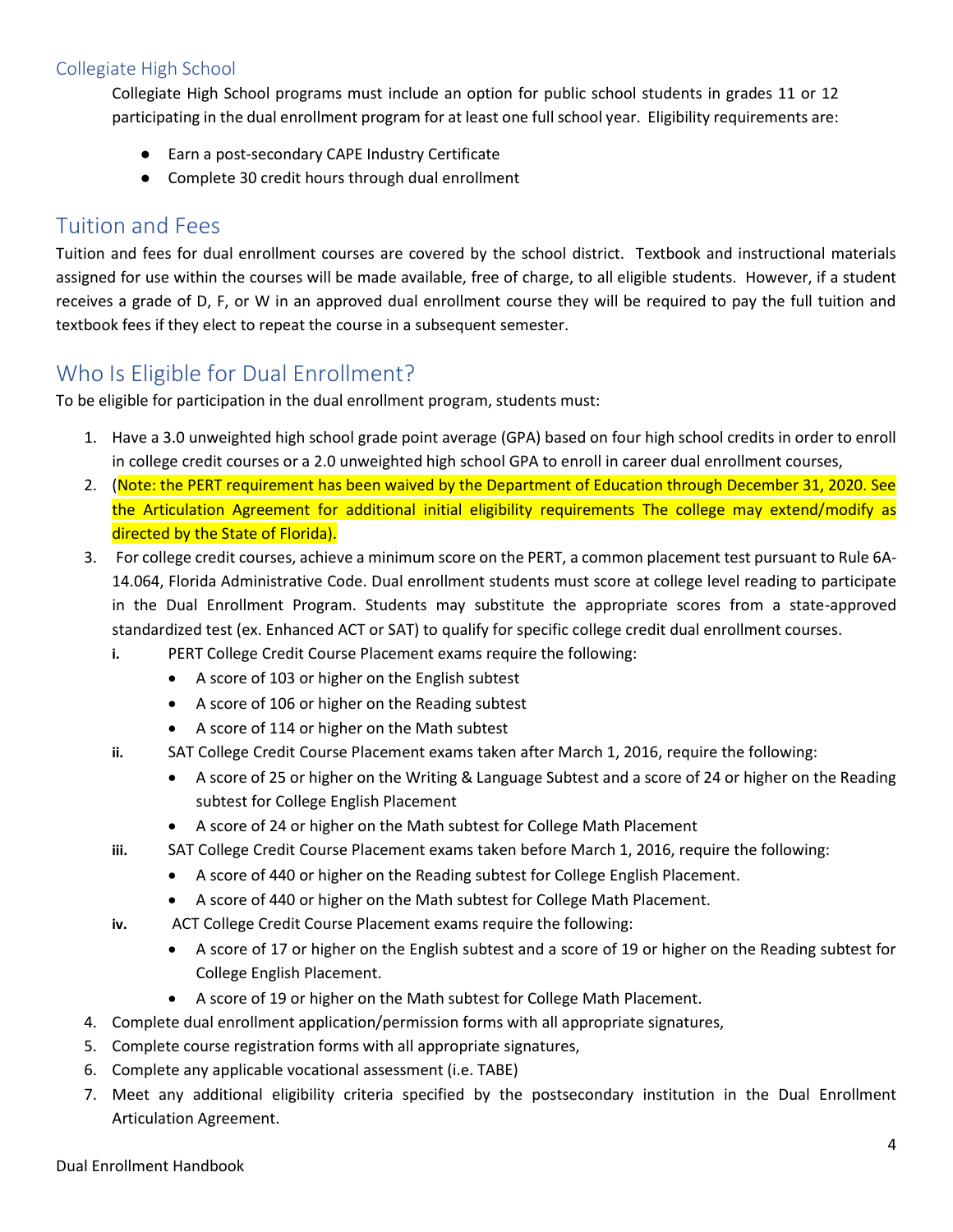- 8. Not be scheduled to graduate from high school prior to the completion of the dual enrollment course.
- 9. Maintain a minimum of 3.0 unweighted GPA for college credit courses and a minimum of 2.0 unweighted GPA for Career & Technical Education courses.

#### <span id="page-4-0"></span>Guidance

High school guidance counselors and IRSC Educational Services staff members will work together to ensure that each student meets the academic eligibility requirements for dual enrollment courses.

Dual enrollment students will be assigned an IRSC advisor during their first term of enrollment. They will meet with their advisor to create a Guided Pathways plan based upon their academic and career goals. This plan will then be used by the student and the high school counselor in subsequent semesters to determine appropriate dual enrollment courses to be taken. Students will be able to access their Guided Pathways plan online via the IRSC website where it can be utilized to search for available classes each semester. This plan will ensure that dual enrollment students remain on track for a college degree.

High school counselors are responsible for ensuring that all applicable high school graduation requirements are met with the exception of courses dropped without notification to the counselor.

### <span id="page-4-1"></span>Registration Procedures

The Registration Process shows the step-by-step process to register for dual enrollment.

Students must register for courses by the deadline established by the school district.

|               | <b>Registration Begins</b> | <b>Registration Ends</b> |          | <b>Registration Begins</b> | <b>Registration Ends</b> |
|---------------|----------------------------|--------------------------|----------|----------------------------|--------------------------|
| <b>FALL</b>   | May 24, 2021               | August 3, 2021           | SUMMER A | March 7, 2022              | April 23, 2022           |
| <b>SPRING</b> | October 18, 2021           | December 10, 2021        | SUMMER B | March 7, 2022              | June 3, 2022             |

### <span id="page-4-2"></span>Course Information

#### <span id="page-4-3"></span>Orientation Requirement

The articulation agreement requires dual enrollment students to participate in an orientation session, offered online. Dual enrollment orientation provides students with the information they need to help them succeed. This orientation includes information on student-focused resources, program expectations, and other items that support success.

#### <span id="page-4-4"></span>SLS1101 Student Success Requirement

New dual enrollment Associate in Arts degree-seeking students are required to complete *SLS1101 Student Success* during their first semester of attendance. An unweighted high school GPA of 3.0 and a 106 or higher Reading PERT score is needed to participate in this course. (Note: the PERT requirement was waived by the Department of Education through December 31, 2020. Students who are taking Dual Enrollment classes must take the PERT).

#### <span id="page-4-5"></span>Course Listings

Any college credit course comprising 3 credits or higher and/or any vocational clock hours course comprising 75 hours or higher that is listed in the State Common Course Numbering System (SCNS) for postsecondary credit can be considered for dual enrollment. Courses that meet high school graduation requirements are listed in the FLDOE Dual Enrollment Equivalency List.

The following courses are ineligible for dual enrollment: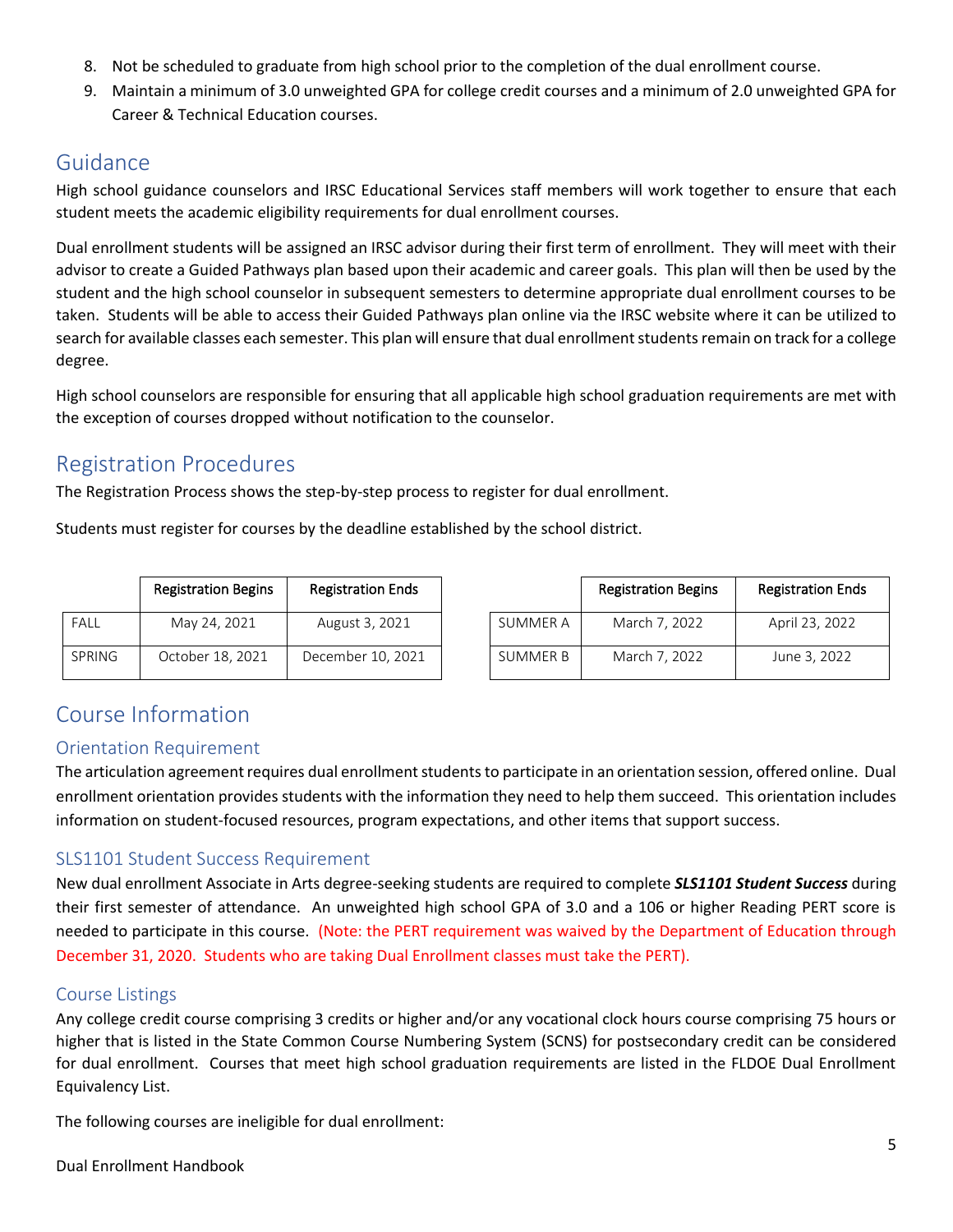- Remedial and vocational preparatory instruction
- Private music lessons
- Physical education courses that focus on the physical execution of skills rather than the intellectual attributes of an activity

#### <span id="page-5-0"></span>Course Credit

Students will be permitted to enroll in dual enrollment courses conducted during school hours, after school hours, and during the summer. Students who complete a three, four or five credit dual enrollment course and earn a passing grade will earn at least one-half (1/2) credit in the designated subject towards the high school diploma unless credit is otherwise assigned by the FLDOE Dual Enrollment Equivalency List.

#### <span id="page-5-1"></span>Course Weight

Section 1007.271(21), F.S. requires school districts to weigh dual enrollment courses the same as Advanced Placement, International Baccalaureate, and Advanced International Certificate of Education courses when grade point averages are calculated.

#### <span id="page-5-2"></span>Class Offerings at High School Campus

Select dual enrollment classes are offered at our high school campuses during the school day. Please check with your high school counselor for availability.

#### <span id="page-5-3"></span>Limitations

- Students will be limited to a maximum of 60 credit hours of dual enrollment<sup>\*</sup>.
- Fall and spring sessions are limited to a maximum of 15 credits hours. Summer sessions are limited to a maximum of 12 credit hours.
- First time dual enrollment students cannot participate in more than two 3 credit courses during their first semester. One of the two courses must be SLS 1101.
- Students who have met graduation requirements are no longer eligible for dual enrollment.
- May not be placed at an alternative school for behavioral or disciplinary reasons due to a safety concern. Students who are already enrolled in dual enrollment course(s) prior to being placed in an alternative school may be permitted to finish the course(s) that they are already enrolled in, but they may not be permitted to enroll in or register for the additional course(s).
- Students recommended for expulsion and/or who are assigned to an alternative education setting may be ineligible for dual enrollment while attending the assigned alternative school.

\*At the request of the school district, official exceptions can be made for students pursuing their associate degree or certificate. A request must be made in writing from a school district official. Requests must be sent to IRSC's Vice President of Enrollment & Student Services. Course(s) approved must be creditable toward high school completion and associate degree or certificate.

### <span id="page-5-4"></span>Grades/Withdrawals

Any letter grade below a "C" will not count as credit toward satisfaction of the requirements of Rule 6A-10.030; however, all grades are calculated into a student's GPA and will appear on the college transcript.

All grades, including "W" for withdrawal, become part of the student's permanent college transcript and may affect subsequent postsecondary admission.

Students who do not receive a passing grade for a course or who receive a grade of "W" must retake the course at their own expense or during summer terms.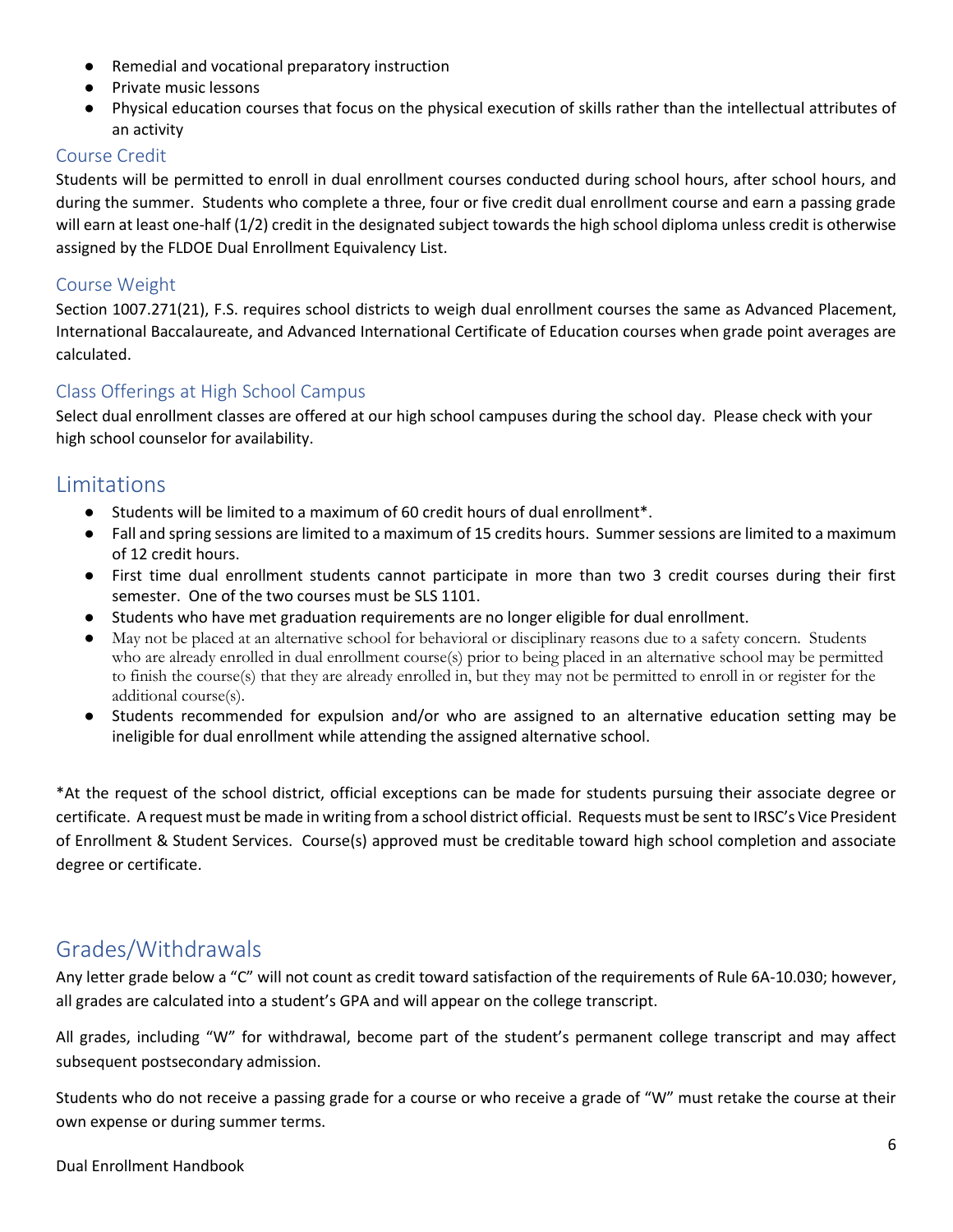Students who withdraw or fail a course cannot take additional dual enrollment classes until they have retaken and completed the course, or an alternative course jointly agreed upon by the student and high school guidance counselor, at their own expense or during the summer semesters.

Students who withdraw/fail a course two consecutive times will be responsible for paying out of state tuition for the third attempt of that course.

IRSC permits withdrawal from a course without receiving a grade penalty provided the appropriate IRSC deadlines are followed. Instructors may also withdraw a student due to extenuating circumstances. Withdrawals may impact a dual enrolled student's eligibility for high school graduation and must be discussed with the student's high school guidance counselor and IRSC instructor before withdrawing from a course.

#### **Withdrawals will affect future financial aid.**

### <span id="page-6-0"></span>Dual Enrollment And Financial Aid

Students participating in dual enrollment classes are not eligible for Federal Financial Aid such as Pell grants or student loans. Financial aid recipients are expected to have completed high school. However, students should know that all efforts in dual enrollment classes may influence their future financial aid eligibility.

To be eligible for financial aid, students must maintain Satisfactory Academic Progress (SAP). SAP has three components:

- Students must maintain a minimum of a 2.0 GPA.
- Students must satisfactorily complete (pass) at least 67% of the credit hours in which they enroll.
- Students must complete their degree or program of study in no more than 150% of the normal time allowed.

These rules consider all college level classes that a student attempts, including dual enrollment classes. All classes attempted will be considered in all three of the calculations listed above.

### <span id="page-6-1"></span>Instructional Materials

The School District of Indian River County Dual Enrollment materials are located in the Media Center of Sebastian River High School and Vero Beach High School.

Students can check out books and access codes free of charge at the library. Dates will be posted on the district website when books can be picked up and returned.

#### **Check Out/Loan Procedure:**

- 1. All outstanding Dual Enrollment books/Access codes must be returned prior to checking out any new materials.
- 2. The Dual Enrollment course materials may be picked up in the high school media center.
- 3. To pick up materials, students must bring their High School ID to check out books and/or access codes.
- 4. If the book/access code is not available at the time of check out, it will be ordered. Student will need to communicate with the Media Specialist for when material is ready to pick up.
- 5. If a student cannot be present for check out, a parent/legal guardian can check out the material(s) for the student in their absence but must have a copy of their school ID.

Return Procedure:

1. All books/access codes must be returned, whether used or not. DO NOT THROW AWAY/MISPLACE ANY ACCESS CODES.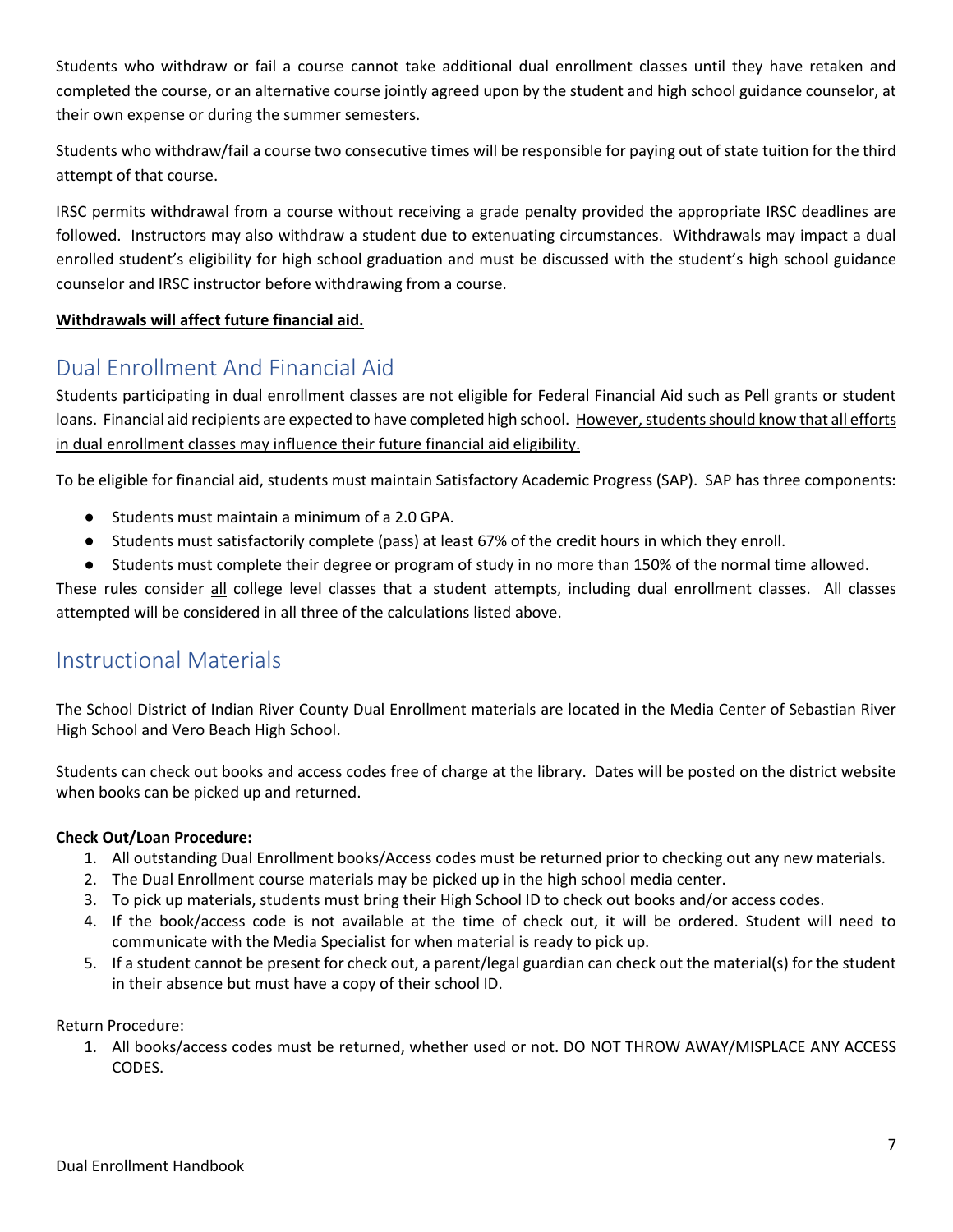## <span id="page-7-0"></span>Additional Information & Requirements

A 3.0 unweighted GPA, required by the State of Florida, is the minimum requirement for an academic dual enrollment courses or a 2.0 unweighted high school GPA to enroll in career dual enrollment courses.

#### **PERT, SAT, or ACT Scores demonstrating College Readiness are required:**

- An application for admission must be completed online prior to taking the PERT.
- The PERT is available at IRSC by appointment or online.
- Photo ID, IRSC ID number, and \$10 are required.
- A study guide is available at the IRSC Academic Support Center and on the IRSC website.
- PERT, SAT, or ACT scores must be brought to your High School Counselor and IRSC options will be reviewed.

Information and application directions can be viewed at: <https://cnt.irsc.edu/workday/dualenrollment/>

Dual enrollment students must abide by the IRSC course dates and times when considering taking Dual Enrollment classes. Students are responsible for ensuring that the times of classes do not conflict with the student's enrolled high school courses.

Dual enrollment students must provide their own transportation to IRSC for face-to-face courses. Every student is required to have a student success plan/"guided pathway" developed by IRSC Counselors and complete IRSC's New Student Orientation online. IRSC advisors are available at the Mueller campus Monday – Friday. Students may email Dr. Nall at [KNall@irsc.edu](mailto:KNall@irsc.edu) for hours. Students are encouraged to meet with advisors during the months of February/March and September/October.

First time academic Dual Enrollment students are eligible to take up to two courses during their 1st semester of dual enrollment. One of the two courses MUST be SLS1101 (Student Success.) Any student withdrawing from a dual enrollment course MUST MEET with their High School Counselor to ensure high school graduation status.

| <b>College Readiness Scores:</b> |             |            |            |
|----------------------------------|-------------|------------|------------|
|                                  | <b>PERT</b> | <b>ACT</b> | <b>SAT</b> |
| Reading                          | 106         | 19         | 24         |
| Writing/English                  | 103         | 17         | 25         |
| Math                             | 114         | 19         | 24         |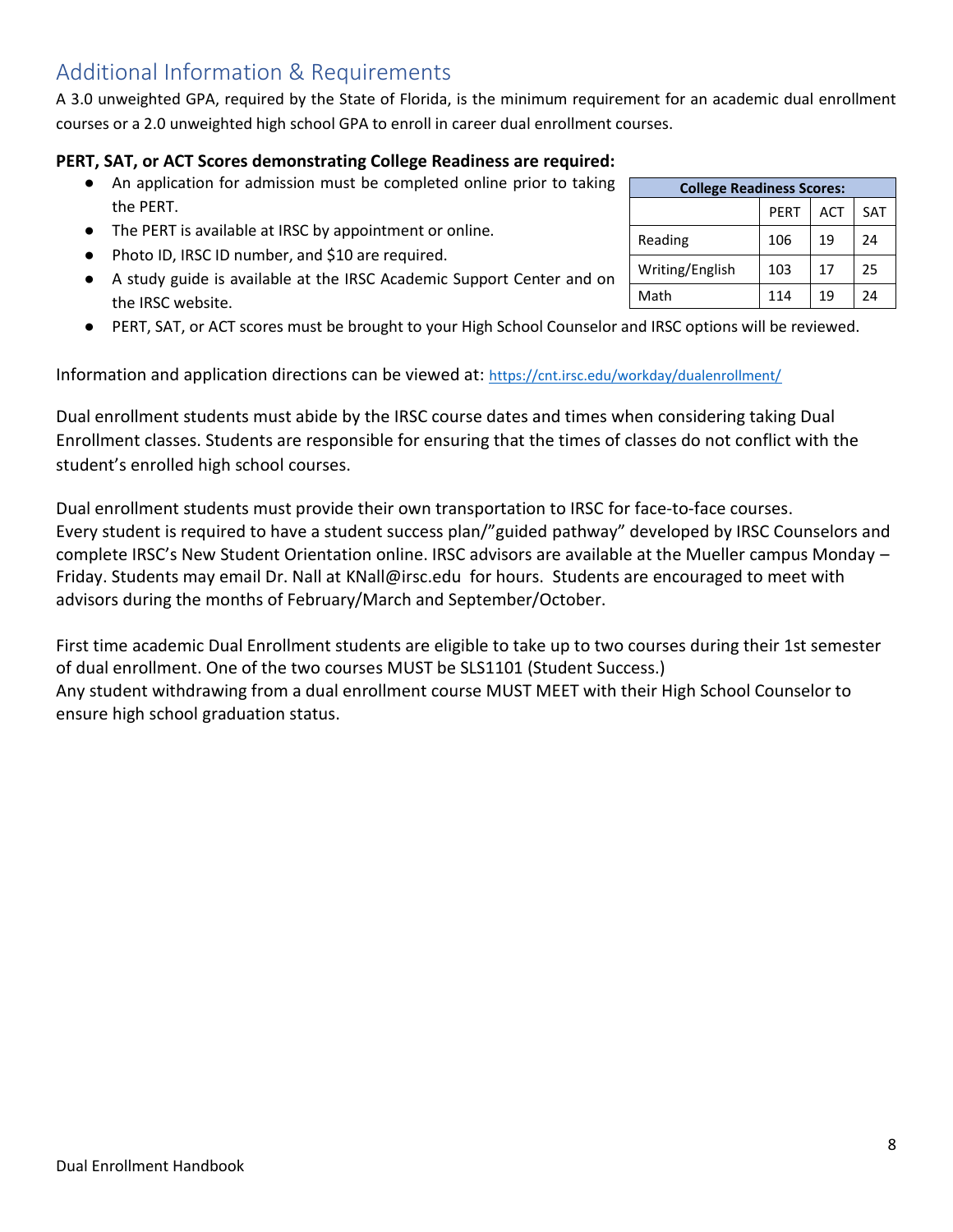### <span id="page-8-0"></span>Important Due Dates

\*Materials are available at no expense to SDIRC students. SDIRC Dual Enrollment Materials can be picked up from your high school Media Center.

|                                                                                                               | Summer 2021     | <b>FALL 2021</b> | <b>SPRING 2022</b> | <b>SUMMER</b><br>2022 |                  |
|---------------------------------------------------------------------------------------------------------------|-----------------|------------------|--------------------|-----------------------|------------------|
| <b>Registration Begins</b><br>Work with High School<br>Counselor and/or IRSC Advisor.                         | Summer B        | May 24, 2021     | October 18, 2021   | March 7, 2022         |                  |
| <b>Registration Ends</b><br>Check your Pioneer Portal for<br>schedule accuracy.                               | June 14, 2021   | August 3, 2021   | December 10, 2021  | April 22,<br>2022     | June 3,<br>2022  |
| <b>TERM</b>                                                                                                   | <b>Summer B</b> | <b>FULL Term</b> | <b>FULL Term</b>   | <b>Summer</b><br>A    | Summer<br>B      |
| <b>Material Pick-Up*</b><br><b>Appointments Begin</b>                                                         | June 14, 2021   | August 9, 2021   | December 13, 2021  | April 25, 2022        |                  |
| <b>First Day of Classes</b><br>Pay attention to class location<br>and take steps to succeed.                  | June 21, 2021   | August 18, 2021  | January 5, 2022    | May 4,<br>2022        | June 20,<br>2022 |
| Last Day to Drop<br>You will automatically be<br>dropped for non-attendance.                                  | June 29, 2021   | August 24, 2021  | January 11, 2022   | May 10,<br>2022       | June 26,<br>2022 |
| Last Day to Withdraw<br>Discuss withdrawing with your<br>professor, your counselor, and<br>your IRSC advisor. | June 28, 2021   | October 25, 2021 | March 7, 2022      | May 31,<br>2022       | July 18,<br>2022 |
| <b>Last Day of Classes</b>                                                                                    | August 3, 2021  | December 7, 2021 | April 21, 2022     | June 15,<br>2022      | Aug 1,<br>2022   |
| <b>Material Returns</b><br>Opens*<br>Materials must be returned<br>before picking up next term<br>materials.  | August 2, 2021  | December 7, 2021 | April 21, 2022     | August 1, 2022        |                  |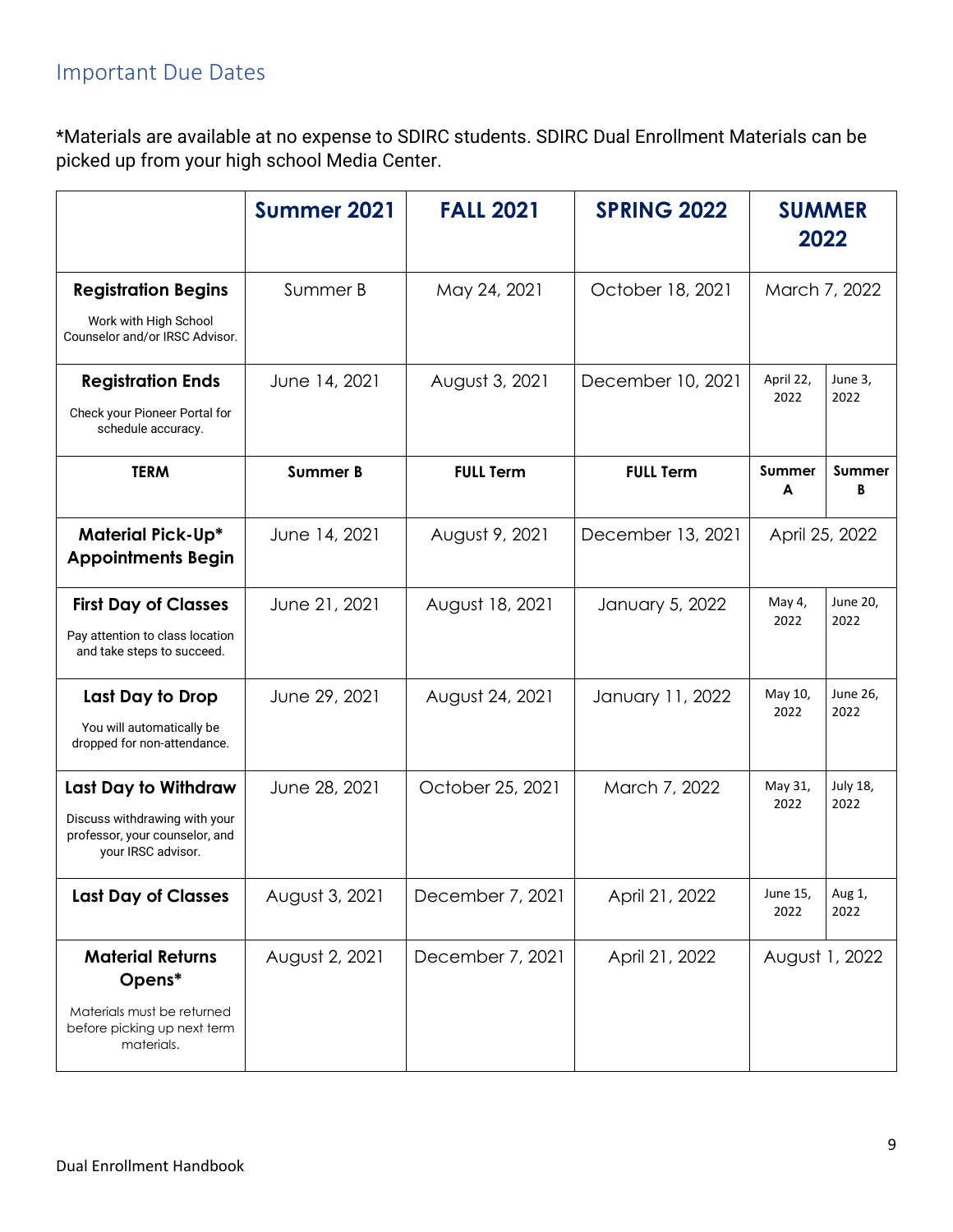### <span id="page-9-0"></span>Full Time Status Chart

Students must be enrolled full time. Please refer to the chart below.

| <b>High School Courses</b> | <b>IRSC Courses</b> | <b>Total Courses</b> |
|----------------------------|---------------------|----------------------|
|                            |                     |                      |
|                            |                     |                      |
|                            |                     |                      |
|                            |                     |                      |
|                            |                     |                      |
|                            |                     |                      |
|                            |                     |                      |
|                            |                     |                      |

### <span id="page-9-1"></span>Dual Enrollment Registration Check List

| Consult with your high school counselor. Make sure you meet the requirements of 3.0 unweighted GPA<br>for academic college credit courses or 2.0 unweighted GPA for technical career education courses. |
|---------------------------------------------------------------------------------------------------------------------------------------------------------------------------------------------------------|
| Complete IRSC's "Application for Admission" online. An IRSC ID # and email account (River Mail) is                                                                                                      |
| generated and sent to your personal email account you used when you began your online IRSC                                                                                                              |
| application. Activate your River Mail account.                                                                                                                                                          |
| Take the PERT (Postsecondary Education Readiness Test) at IRSC or request that official                                                                                                                 |
| placement scores (ACT or SAT) be sent to IRSC                                                                                                                                                           |
| PERT can also be taken at home online. Please see the requirements by clicking PERT Online                                                                                                              |
| <b>Testing Request</b>                                                                                                                                                                                  |
| Bring your PERT results into your High School Counselor                                                                                                                                                 |
| Complete High School Dual Enrollment Application/Contract and turn in to your High School Counselor.                                                                                                    |
| Complete IRSC Dual Enrollment Orientation and Dual Enrollment Program Agreement (form 508).                                                                                                             |
| Upload agreement to IRSC website in the application step which you can reenter.                                                                                                                         |
| *All Dual Enrollment students must complete a short, online orientation (OR10010). The class will be                                                                                                    |
| available in Blackboard within 24 hours after registering for Dual Enrollment orientation.                                                                                                              |
| Take IRSC form 508 to IRSC if unable to upload.                                                                                                                                                         |
| Complete student survey on Workday prior to registering for classes. This must be done every                                                                                                            |
| semester.                                                                                                                                                                                               |
| Register on-line at www.irsc.edu for desired courses during registration period and before High School                                                                                                  |
| deadlines.                                                                                                                                                                                              |
| • Students are responsible for ensuring that the times of classes do not conflict with the times the                                                                                                    |
| student is enrolled in high school courses and activities.                                                                                                                                              |
| Meet with your High School Counselor to complete course registration prior to high school deadline.                                                                                                     |
| Your High School Counselor will finalize registration and lock your IRSC schedule.                                                                                                                      |
| Print required booklist off the IRSC River Shop Bookstore website. Write your name and cell number                                                                                                      |
| on your booklist. Printed booklist must contain book title, edition and IRSC course number.                                                                                                             |
| Bring the printed booklist to high school Media Center.                                                                                                                                                 |
| Students must return all previous semester Dual Enrollment books/materials to the high school Media                                                                                                     |
| Center at the conclusion of the semester.                                                                                                                                                               |
| Once classes begin, student must meet with high school counselor before changing his or her schedule.                                                                                                   |
| Registration for IRSC dual enrollment classes:                                                                                                                                                          |
| • Fall registration must be completed with High School Counselor and IRSC by August 3, 2021                                                                                                             |
| · Spring registration must be completed with High School Counselor and IRSC by December 10, 2022                                                                                                        |